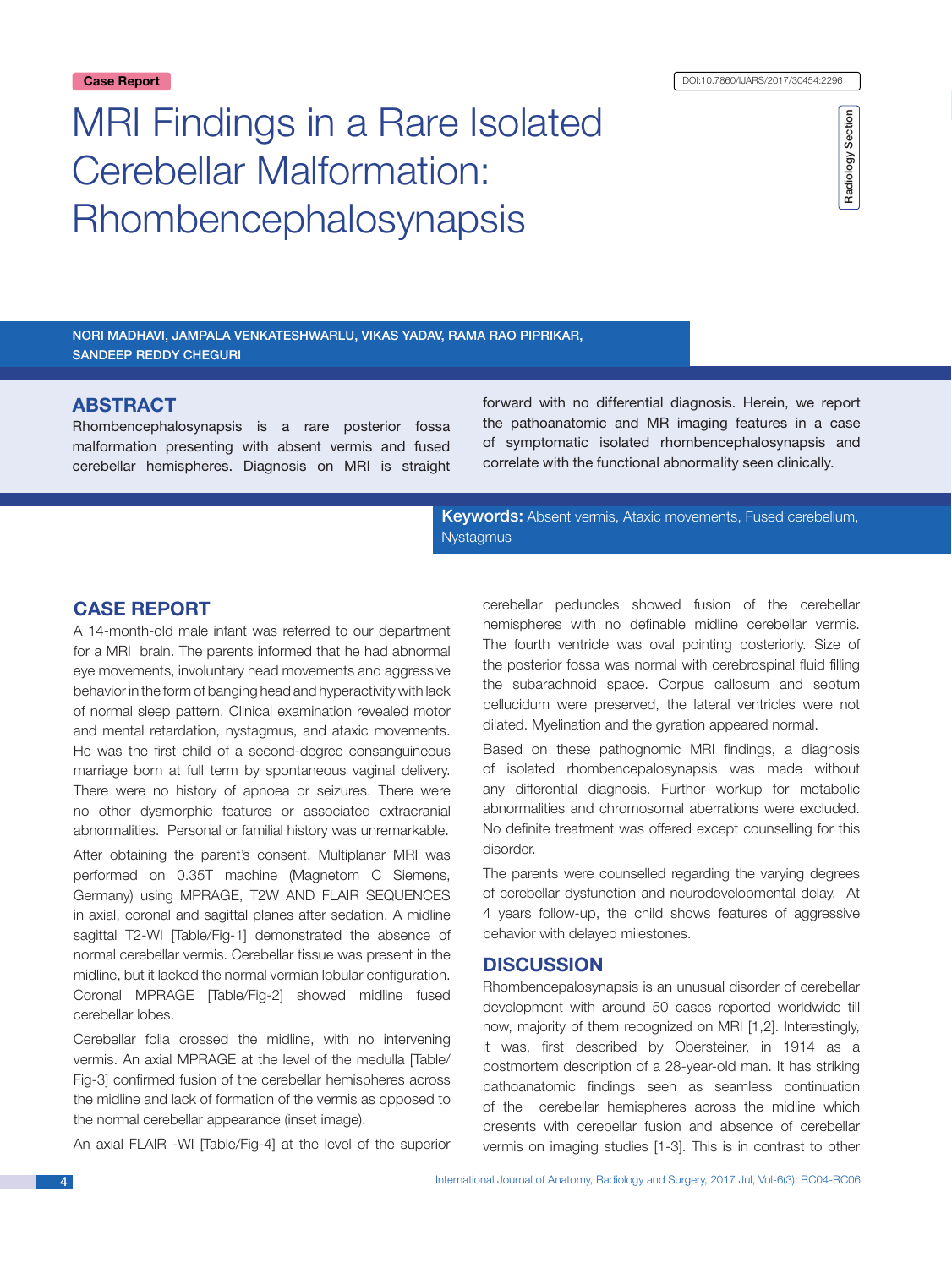

**[Table/Fig-1]:** A midline sagittal T2-WI demonstrates absence of the normal cerebellar vermis. Cerebellar tissue is present in the midline, but note that it does not have the normal vermian lobular configuration. **[Table/Fig-2]:** A coronal MPRAGE image shows midline fused cerebellar lobes. Cerebellar folia cross the midline, with no intervening vermis (arrow).

**[Table/Fig-3]:** An axial MPRAGE image at the level of the medulla confirms fusion of the cerebellar hemispheres across the midline and lack of formation of the vermis (inset image showing normal morphology).



**[Table/Fig-4]:** An axial FLAIR at the level of the superior cerebellar peduncles shows fusion of the cerebellar hemispheres with no definable midline cerebellar vermis. The fourth ventricle is "heart" shape pointing posteriorly instead of normal crescent shape. **[Table/Fig-5]:** Thalamo prefrontal cerebellar circuit.

vermian maldevelopment syndromes (such as Dandy-Walker complex, Joubert syndrome or tectocerebellar dysraphia), where striking structural defects on imaging studies are clefts between the cerebellar hemispheres associated with vermian agenesis and dysgenesis of the isthmus and brain stem creating constellation of imaging findings [1,2].

Disturbed cerebellar development between 28 and 41 days of gestation results in RES. True causative factors regarding genesis of RES are controversial with multiple theories and hypothesis proposed [1-5]. The most plausible hypothesis to explain the fused cerebellum is a primary failure of vermian differentiation possibly due to defective gene expression in early patterning centers of the brain rather than a primary maldevelopment of the vermis. Thus, there would be undivided hemispheres instead of fused ones [1,2].

The most distinctive feature on gross pathology is agenesis or poor differentiation of the vermis, cerebellar hemispheres appear midline fused, with no intervening cyst, folia and fissures are transversely oriented (single-lobed cerebellum).

The striking structural defects of rhombencephalosynapsis

are appreciated on imaging studies across all ages including prenatal imaging [1,3,4,6]. The distinctive MRI findings are-

1. A small, narrow fourth ventricle with a ''keyhole''or "diamond" shape, instead of the normal crescent shape, is seen on axial sections due to the vermian agenesis and fusion of the dentate nuclei and middle cerebellar peduncles behind the pointed fourth ventricle.

2.Flat and uninterrupted continuity of the white matter of the folia across the midline in the base of the cerebellar hemispheres, transversely oriented folia in the inferior cerebellum represents single-lobed cerebellum [4]. Till date, no case was diagnosed based upon CT-findings solely.

Associated anomalies can be supratentorial as deficiency or absence of the septum pellucidum, dysgenesis of the corpus callosum and the anterior commissure, fused fornices, and fused thalami [1,2,4]. Extracranial anomalies can involve respiratory, genitourinary, musculoskeletal abnormalities [1,3,4].

The severity of neurological dysfunction ranges from mild to severe depending on the associated supratentorial anomalies. There is paucity of literature regarding clinical manifestations and organic correlation in isolated RES [1,4]. Cerebellar vermis is an unpaired midline structure connecting the two hemispheres. It is composed of multiple lobules with characteristic foliar pattern seen on midline sagittal images. Vermis acts as a relay center with sensory inputs from cerebrum, cerebellum, and spinal cord. Functionally, vermis co-ordinates speech, movement of body, eyes in addition to maintaining equilibrium and controlling emotional processes. Anatomical absence/distortions/destructions of vermis gives rise to inappropriate emotional displays in addition to the movement and equilibrium disorders.The cerebellar-thalamo prefrontal circuit [Table/Fig-5] controls inhibition, motor, and executive function and may be disturbed in RES patients due